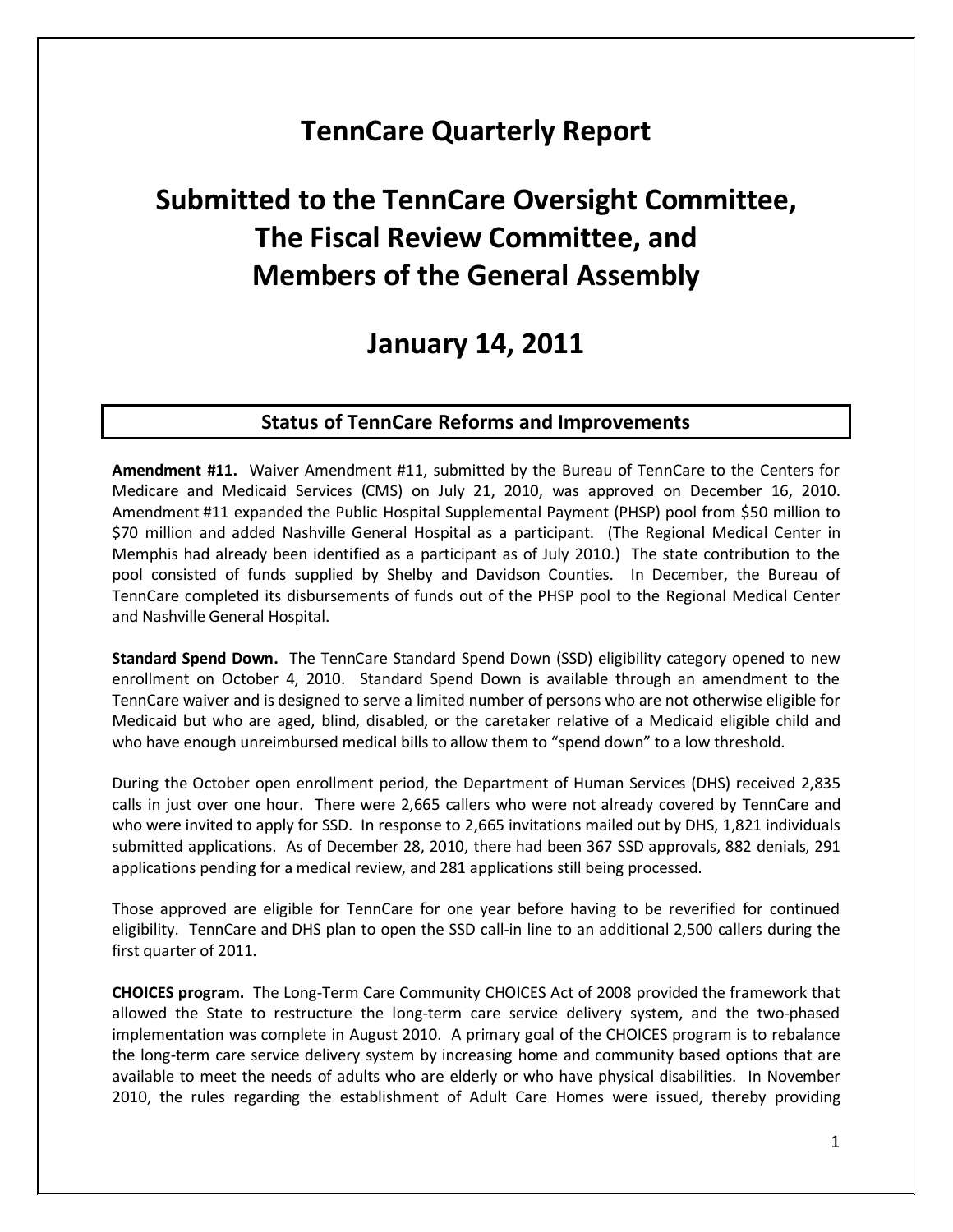structure for a new and innovative method of delivering community based long-term care services for adults who are ventilator dependent or who have a traumatic brain injury.

**Recognition of CHOICES.** A report published by the non-profit organization Center for Health Care Strategies (CHCS) identifies CHOICES as one of five Medicaid long-term care programs "with demonstrated expertise in managed care approaches for individuals with long-term care needs."<sup>1</sup> The report, entitled "Profiles of State Innovation: Roadmap for Managing Long-Term Supports and Services," lauds not just the program's forward-thinking approach to the delivery of long-term care services, but also the successful consensus building strategies used by Tennessee to get the program off the ground. Examples of such strategies highlighted by CHCS are:

- Establishing a "long-term vision" for CHOICES around which support could be built
- Working with patient advocates, providers, and Managed Care Organizations in the planning stages to ensure that their ideas were integrated into CHOICES
- Communicating the priorities of the program to the public through the Long-Term Care Community Choices Act of 2008

According to the authors of the report, the program's innovative approach to long-term care sets the standard for integrating services and making the most of existing infrastructure (TennCare's managed care network, the Area Agencies on Aging and Disability, etc.). The report is available at [http://www.chcs.org/publications3960/publications\\_show.htm?doc\\_id=1261187.](http://www.chcs.org/publications3960/publications_show.htm?doc_id=1261187)

**Tennessee Hospital Association (THA) award.** On October 6, 2010, THA presented a Community Service Award for Public Service to TennCare Director Darin Gordon. The award recognized Director Gordon's ongoing support for hospitals in Tennessee, including his assistance in the development of the hospital assessment fee that enabled the State to postpone planned TennCare reductions in the current fiscal year. THA also recognized Director Gordon's efforts in working with THA and the State's Congressional delegation to expand Tennessee's disproportionate share hospital (DSH) payment.

**Recognition of TennCare.** On November 30, 2010, the Tennessee Breast and Cervical Screening Program (TBCSP) acknowledged TennCare's efforts "to develop a quality screening, diagnostic, and treatment program for Tennessee's women." TBCSP, a program administered by the Tennessee Department of Health, noted that TennCare's work had played a crucial role in the diagnosis of breast cancer in 905 women and cervical cancer abnormalities in 2,275 women over a period of eight years.

**EHR provider incentive program.** Tennessee's Electronic Health Record (EHR) Incentive Program reached an important milestone this quarter when CMS approved TennCare's Implementation Advance Planning Document (IAPD) and State Medicaid Health Information Technology Plan (SMHP) on October 13, 2010.

The EHR Incentive Program provides cash grants to Medicare and Medicaid providers to demonstrate "meaningful use" (i.e., use that is measurable in both quantity and quality) of electronic health record technology. TennCare administers Tennessee's Medicaid EHR program, 90 percent of the funding for which is provided by the federal government. To guarantee this level of Federal Financial Participation, though, TennCare had to submit:

l

<sup>1</sup> A. Lind, S. Gore, L. Barnette, S. Somers. *Profiles of State Innovation: Roadmap for Managing Long-Term Supports and Services.* Center for Health Care Strategies, November 2010.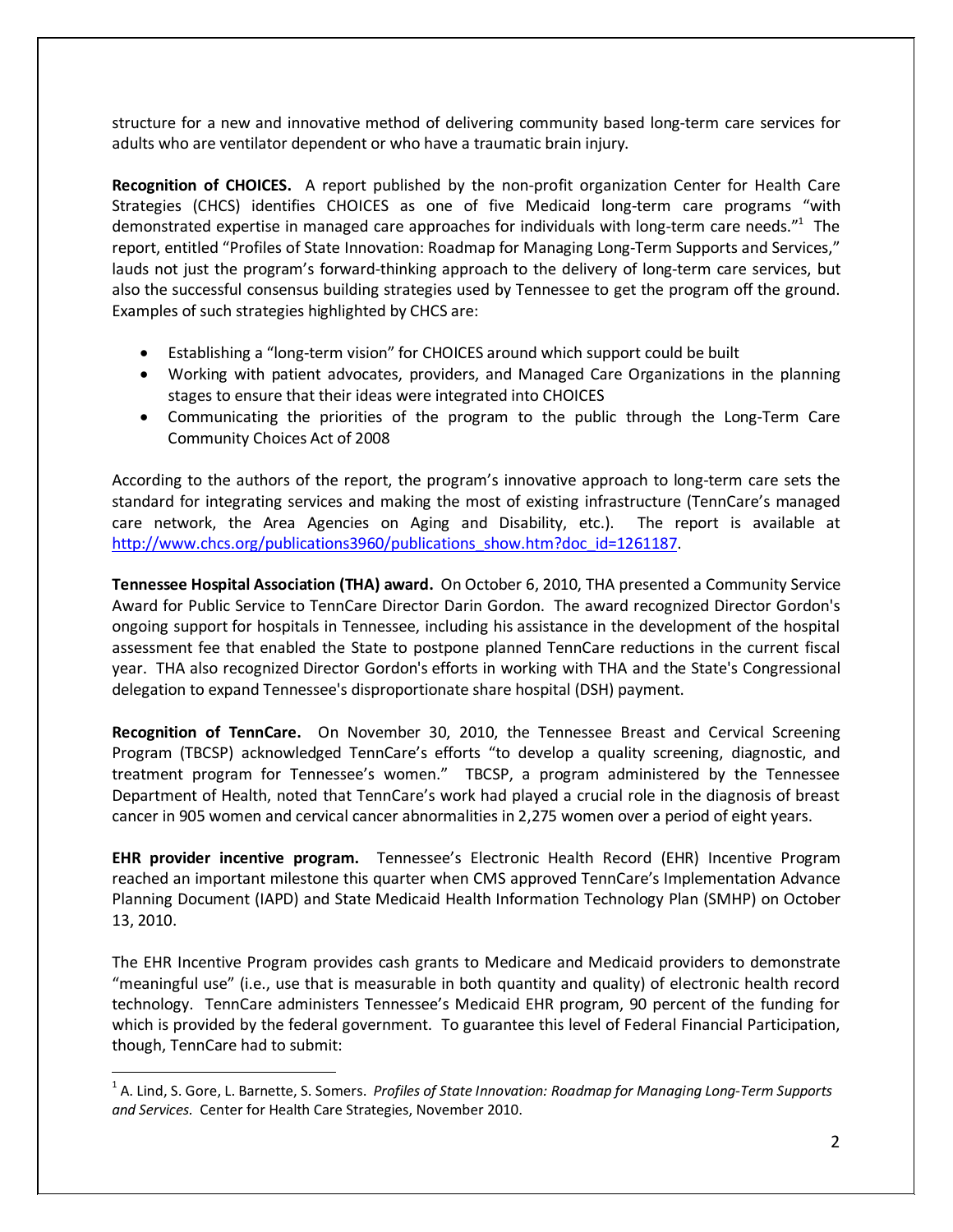- A proposal requesting the funding and explaining how it would be used (the IAPD)
- A description of Tennessee's current use of health information technology, a vision for its future use, and a roadmap connecting the two (the SMHP)

Tennessee became only the second state in the country to gain CMS approval of both documents and one of only eleven states to open registration to providers on January 3, 2011. Additional information is located on TennCare's website at http://www.tn.gov[/tenncare/hitech.html.](http://www.state.tn.us/tenncare/hitech.html) 

*John B.* The *John B.* lawsuit addresses the adequacy of services provided by TennCare to children under the age of 21. On March 11, 1998, plaintiffs and defendants in the case entered into a Consent Decree. Following years of continued litigation, the State appealed to the United States Court of Appeals for the Sixth Circuit to vacate the consent decree. Oral arguments concerning this appeal were heard on April 27, 2010.

On November 30, 2010, the Court of Appeals ruled on the State's appeal by vacating the portion of the Consent Decree concerning network adequacy and by remanding the case to the United States District Court for the Middle District of Tennessee to determine whether other portions should be vacated. The Court of Appeals also ordered that the case be reassigned to another judge of the same court.

**New Dental Benefits Manager.** Following a competitive bidding process in which six companies submitted proposals, TennCare named Delta Dental as its new Dental Benefits Manager (DBM). Delta was awarded a three-year contract with TennCare, beginning operations on October 1. Delta Dental replaces DentaQuest as TennCare's DBM and delivers services to enrollees under the program name "TennDent."

Estimates made by TennCare at the end of November indicate that enrollees have good access to dental care through TennDent. The ratio of eligible enrollees to dental providers is 653 to 1. The current provider network includes 620 general dentists, 100 pediatric dentists, 101 oral surgeons, 78 orthodontists, 11 endodontists, and 1 prosthodontist.

**AmeriChoice name change.** Unitedhealthcare Plan of the River Valley (d/b/a/ "AmeriChoice") is a wholly-owned subsidiary of UnitedHealth Group, Inc. AmeriChoice is contracted with the Bureau of TennCare as a Managed Care Organization (MCO) serving TennCare enrollees in East, Middle, and West Tennessee. Effective January 1, 2011, AmeriChoice's name was to be changed to UnitedHealthcare Community Plan. According to a November 4 letter from the MCO, this change "deliver[s] a consistent, positive experience for members, while recognizing the importance of clear identification and ease of processing claims." UnitedHealthcare Community Plan began updating member materials in October and November 2010, and enrollees assigned to the MCO will not experience any change in benefits and can continue to contact the plan at the same toll-free number, 1-800-690-1606.

**Provider Investigations Unit.** In September 2010, TennCare created a unit dedicated to investigating instances of potential provider fraud, waste, and abuse. The stated mission of the Provider Investigations Unit, a component of TennCare's Division of Audit and Program Integrity, is to "monitor provider claims to ensure that they are reasonable, appropriate and comply with TennCare Rules and Policies." Using data about unusual provider claims furnished by managed care contractors, providers, and other internal and external sources, the unit investigates cases as thoroughly as possible before presenting its findings to a committee staffed by members of TennCare, the Tennessee Bureau of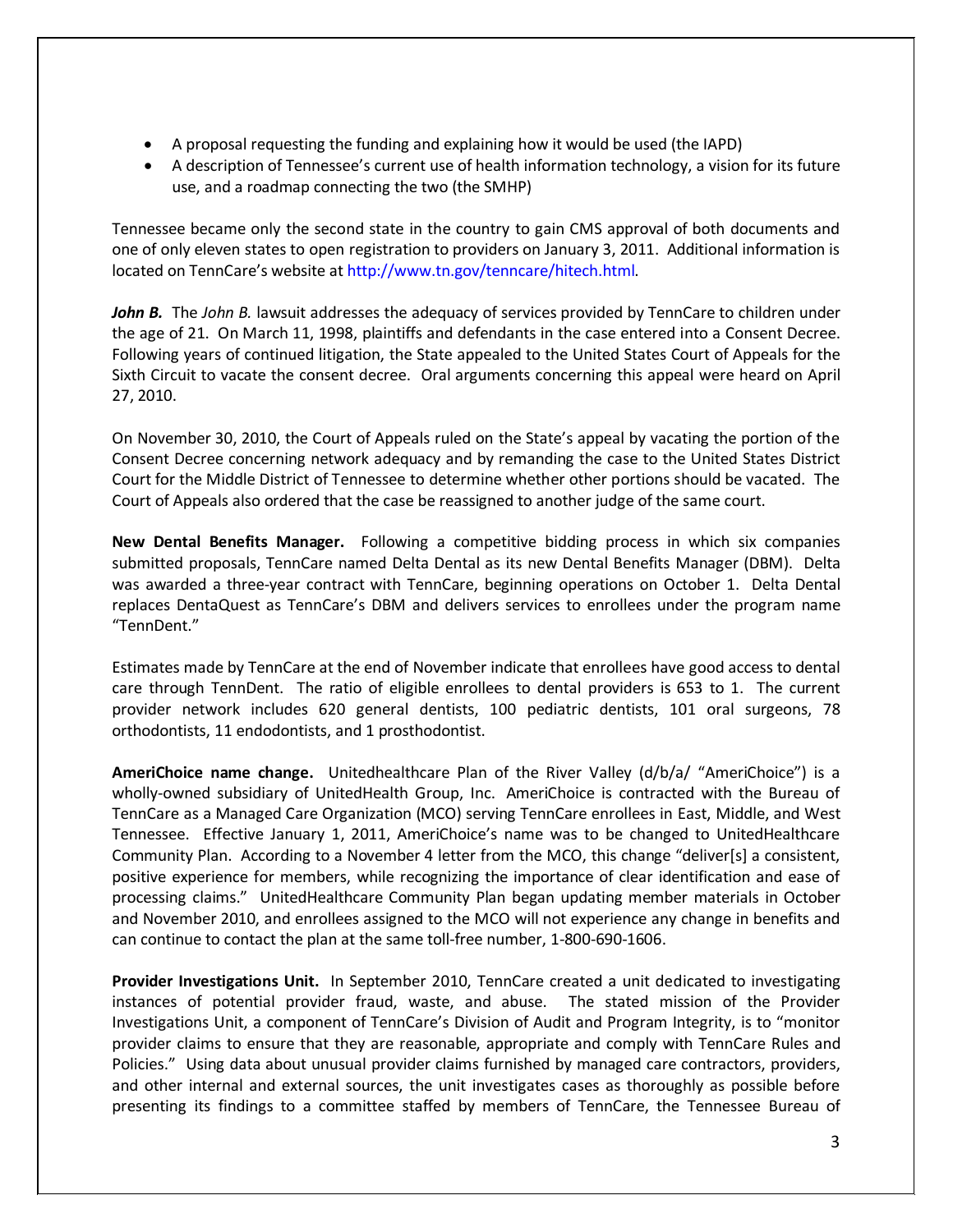Investigation (TBI), the Attorney General's Office, and others. The committee, in turn, determines whether fraud, waste, or abuse has occurred and recommends appropriate action (e.g., education and recoupment, prosecution, etc.).

**Subrogation.** As part of its ongoing program to recover monies from injury lawsuits involving medical expenses paid by the State, TennCare added a "Subrogation" section to its website. Located at [http://www.tn.gov/tenncare/subrogation.html,](http://www.tn.gov/tenncare/subrogation.html) the web page outlines the legal basis for TennCare's recovery efforts, provides contact information for the subrogation specialists representing TennCare and its MCOs, and offers a checklist of information required by TennCare to calculate its subrogation interest in each lawsuit.

**Essential Access Hospital (EAH) payments.** The TennCare Bureau continued to make Essential Access Hospital payments during this period. Essential Access Hospital payments are payments from a pool of \$100 million (\$34,220,000 in State dollars) appropriated by the General Assembly.

The methodology for distributing these funds specifically considers each hospital's relative contribution to providing services to TennCare members, while also acknowledging differences in payer mix and hospitals' relative ability to make up TennCare losses. Data from the Hospital Joint Annual Report is used to determine hospitals' eligibility for these payments. Eligibility is determined each quarter based on each hospital's participation in TennCare. In order to receive a payment for the quarter, a hospital must be a contracted provider with TennCare Select and at least one other Managed Care Organization (MCO), and it must have contracted with TennCare Select for the entire quarter that the payment represents. Excluded from the Essential Access Hospital payments are Critical Access Hospitals, which receive cost-based reimbursement from the TennCare program and, therefore, do not have unreimbursed TennCare costs, and the five State mental health institutes.

The Essential Access Hospital payments for the second quarter of State Fiscal Year 2011 are shown in the table below.

| <b>Hospital Name</b>                      | County                 | <b>EAH Second Quarter FY 2011</b> |
|-------------------------------------------|------------------------|-----------------------------------|
| <b>Regional Medical Center at Memphis</b> | <b>Shelby County</b>   | \$4,009,617                       |
| Vanderbilt University Hospital            | Davidson County        | \$3,067,589                       |
| <b>Erlanger Medical Center</b>            | <b>Hamilton County</b> | \$1,780,356                       |
| Johnson City Medical Center (with         | Washington             |                                   |
| Woodridge)                                | County                 | \$1,384,124                       |
| University of Tennessee Memorial          |                        |                                   |
| Hospital                                  | Knox County            | \$1,296,650                       |
| Metro Nashville General Hospital          | Davidson County        | \$961,664                         |
| Methodist Healthcare - LeBonheur          | Shelby County          | \$820,482                         |
| Jackson - Madison County General          |                        |                                   |
| Hospital                                  | <b>Madison County</b>  | \$688,452                         |
| Parkridge Medical Center (with            |                        |                                   |
| Parkridge Valley)                         | <b>Hamilton County</b> | \$522,457                         |
| Parkwest Medical Center (with             |                        |                                   |
| Peninsula)                                | <b>Knox County</b>     | \$454,815                         |

#### **Essential Access Hospital Payments for the Quarter**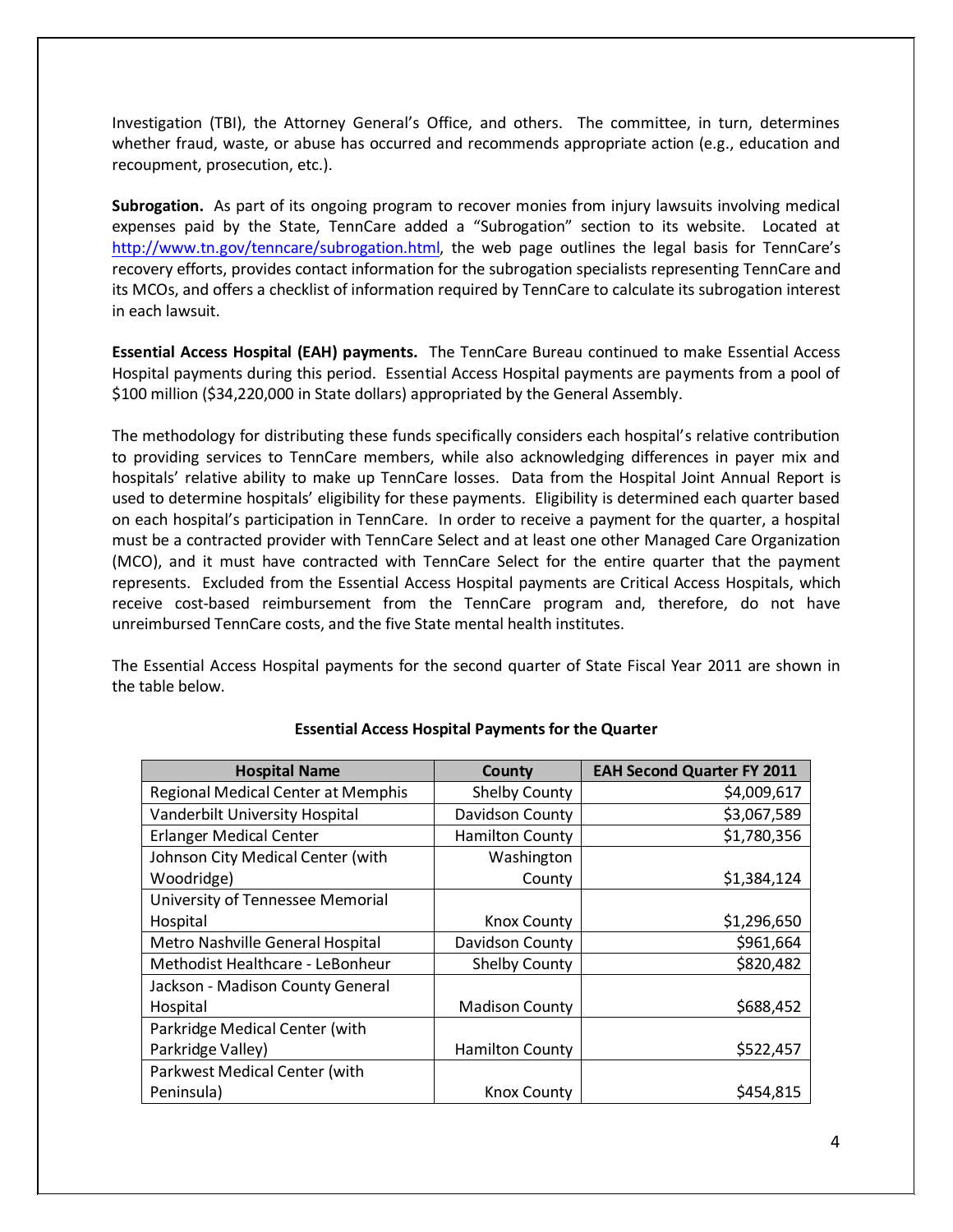| <b>Hospital Name</b>                       | <b>County</b>            | <b>EAH Second Quarter FY 2011</b> |
|--------------------------------------------|--------------------------|-----------------------------------|
| East Tennessee Children's Hospital         | <b>Knox County</b>       | \$429,518                         |
| Methodist Healthcare - South               | <b>Shelby County</b>     | \$404,138                         |
| Methodist University Healthcare            | <b>Shelby County</b>     | \$387,060                         |
| Saint Jude Children's Research Hospital    | <b>Shelby County</b>     | \$352,695                         |
| Saint Francis Hospital                     | <b>Shelby County</b>     | \$328,181                         |
| Pathways of Tennessee                      | <b>Madison County</b>    | \$276,395                         |
| <b>Centennial Medical Center</b>           | Davidson County          | \$274,168                         |
| Skyline Medical Center (with Madison       |                          |                                   |
| Campus)                                    | Davidson County          | \$270,033                         |
| Saint Mary's Medical Center                | <b>Knox County</b>       | \$267,131                         |
| <b>Wellmont Holston Valley Medical</b>     |                          |                                   |
| Center                                     | <b>Sullivan County</b>   | \$262,705                         |
| Fort Sanders Regional Medical Center       | <b>Knox County</b>       | \$238,557                         |
| Maury Regional Hospital                    | <b>Maury County</b>      | \$236,319                         |
| <b>Delta Medical Center</b>                | <b>Shelby County</b>     | \$209,250                         |
| Methodist Healthcare - North               | <b>Shelby County</b>     | \$206,703                         |
| <b>University Medical Center</b>           | <b>Wilson County</b>     | \$188,755                         |
| <b>Baptist Hospital</b>                    | Davidson County          | \$188,255                         |
| <b>Skyridge Medical Center</b>             | <b>Bradley County</b>    | \$185,869                         |
| Middle Tennessee Medical Center            | <b>Rutherford County</b> | \$183,636                         |
| Parkridge East Hospital                    | <b>Hamilton County</b>   | \$183,021                         |
| <b>Wellmont Bristol Regional Medical</b>   |                          |                                   |
| Center                                     | <b>Sullivan County</b>   | \$179,553                         |
|                                            | Montgomery               |                                   |
| <b>Gateway Medical Center</b>              | County                   | \$174,120                         |
| Ridgeview Psychiatric Hospital and         |                          |                                   |
| Center                                     | <b>Anderson County</b>   | \$167,170                         |
| Cookeville Regional Medical Center         | <b>Putnam County</b>     | \$166,508                         |
| <b>NorthCrest Medical Center</b>           | <b>Robertson County</b>  | \$143,910                         |
| <b>Baptist Memorial Hospital for Women</b> | <b>Shelby County</b>     | \$142,695                         |
| Morristown - Hamblen Healthcare            |                          |                                   |
| System                                     | Hamblen County           | \$139,895                         |
| Fort Sanders Sevier Medical Center         | Sevier County            | \$136,799                         |
| <b>Summit Medical Center</b>               | Davidson County          | \$131,063                         |
| <b>Dyersburg Regional Medical Center</b>   | <b>Dyer County</b>       | \$123,666                         |
| Sumner Regional Medical Center             | <b>Sumner County</b>     | \$119,710                         |
| Southern Hills Medical Center              | Davidson County          | \$111,650                         |
| Jellico Community Hospital                 | Campbell County          | \$108,451                         |
| Methodist Medical Center of Oak Ridge      | <b>Anderson County</b>   | \$107,004                         |
| Sweetwater Hospital Association            | Monroe County            | \$106,809                         |
| <b>Blount Memorial Hospital</b>            | <b>Blount County</b>     | \$100,556                         |
| <b>Horizon Medical Center</b>              | <b>Dickson County</b>    | \$99,871                          |
| Saint Mary's Medical Center of             |                          |                                   |
| Campbell County                            | Campbell County          | \$98,325                          |
| <b>StoneCrest Medical Center</b>           | <b>Rutherford County</b> | \$98,117                          |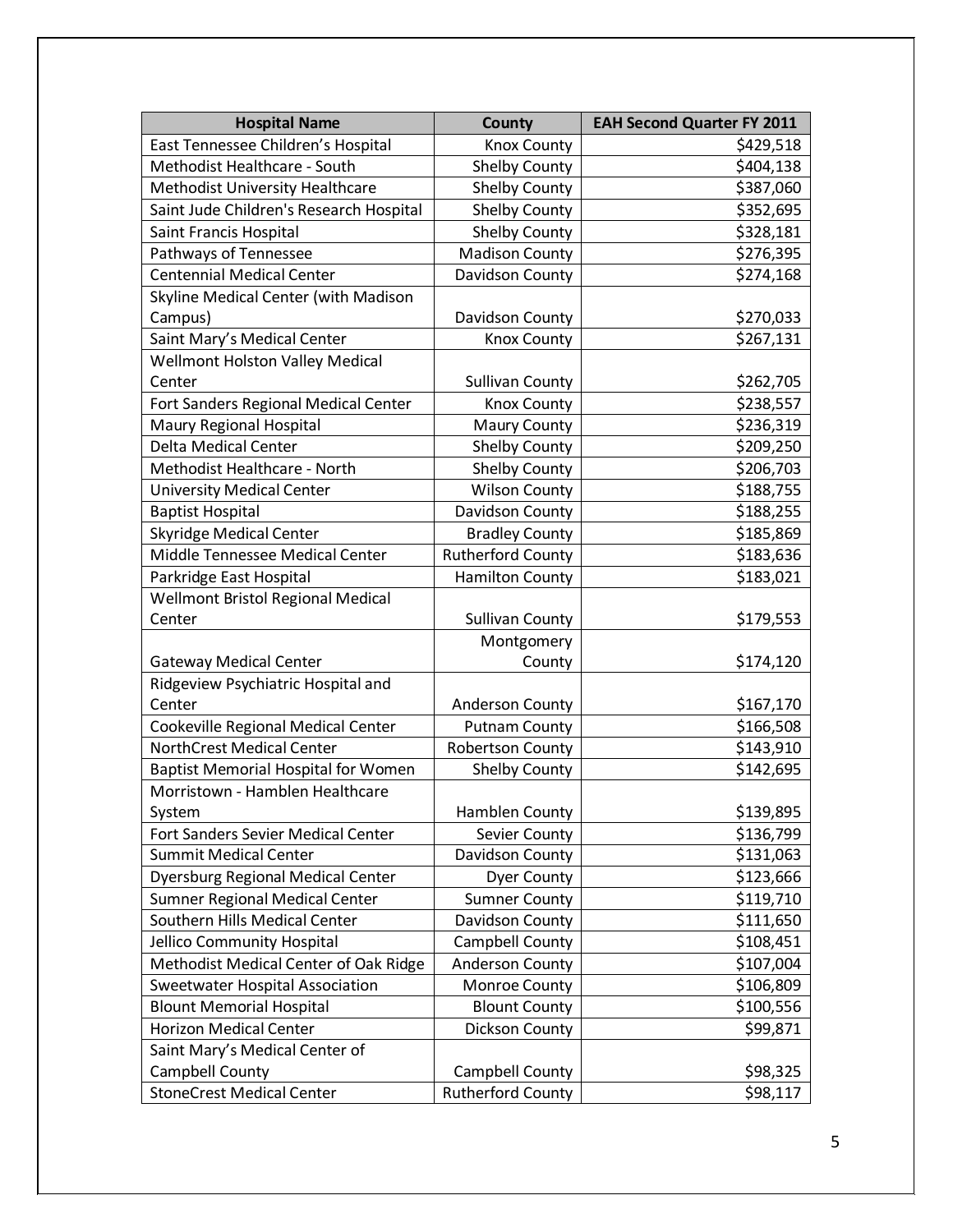| <b>Hospital Name</b>                    | <b>County</b>           | <b>EAH Second Quarter FY 2011</b> |
|-----------------------------------------|-------------------------|-----------------------------------|
| <b>Baptist Hospital of Cocke County</b> | <b>Cocke County</b>     | \$97,099                          |
| Baptist Memorial Hospital - Tipton      | <b>Tipton County</b>    | \$89,181                          |
| <b>Bolivar General Hospital</b>         | Hardeman County         | \$88,946                          |
| <b>Hardin Medical Center</b>            | <b>Hardin County</b>    | \$88,035                          |
| <b>Wellmont Hawkins County Memorial</b> |                         |                                   |
| Hospital                                | <b>Hawkins County</b>   | \$84,053                          |
| Jamestown Regional Medical Center       | <b>Fentress County</b>  | \$81,880                          |
| Humboldt General Hospital               | <b>Gibson County</b>    | \$81,204                          |
| <b>Sycamore Shoals Hospital</b>         | <b>Carter County</b>    | \$77,754                          |
| <b>Henry County Medical Center</b>      | <b>Henry County</b>     | \$77,005                          |
| Regional Hospital of Jackson            | <b>Madison County</b>   | \$76,327                          |
|                                         | Cumberland              |                                   |
| <b>Cumberland Medical Center</b>        | County                  | \$75,812                          |
| Harton Regional Medical Center          | Coffee County           | \$73,940                          |
|                                         | Washington              |                                   |
| North Side Hospital                     | County                  | \$72,680                          |
| <b>Roane Medical Center</b>             | Roane County            | \$68,612                          |
| <b>Grandview Medical Center</b>         | <b>Marion County</b>    | \$68,417                          |
| Lakeway Regional Hospital               | Hamblen County          | \$67,251                          |
| <b>United Regional Medical Center</b>   | <b>Coffee County</b>    | \$66,559                          |
| Southern Tennessee Medical Center       | Franklin County         | \$65,883                          |
| <b>Heritage Medical Center</b>          | <b>Bedford County</b>   | \$64,622                          |
| <b>Erlanger North Hospital</b>          | <b>Hamilton County</b>  | \$61,778                          |
| Baptist Memorial Hospital - Union City  | <b>Obion County</b>     | \$59,148                          |
| Saint Mary's Jefferson Memorial         |                         |                                   |
| Hospital, Inc.                          | Jefferson County        | \$58,448                          |
| <b>Athens Regional Medical Center</b>   | <b>McMinn County</b>    | \$57,461                          |
| Takoma Regional Hospital                | <b>Greene County</b>    | \$57,178                          |
| River Park Hospital                     | <b>Warren County</b>    | \$57,155                          |
| <b>Community Behavioral Health</b>      | <b>Shelby County</b>    | \$56,435                          |
| <b>Lincoln Medical Center</b>           | <b>Lincoln County</b>   | \$55,838                          |
| <b>Skyridge Medical Center - West</b>   | <b>Bradley County</b>   | \$54,588                          |
| <b>Haywood Park Community Hospital</b>  | Haywood County          | \$47,381                          |
| <b>Crockett Hospital</b>                | Lawrence County         | \$46,715                          |
| Livingston Regional Hospital            | <b>Overton County</b>   | \$45,675                          |
| <b>Claiborne County Hospital</b>        | <b>Claiborne County</b> | \$41,081                          |
| <b>Volunteer Community Hospital</b>     | <b>Weakley County</b>   | \$40,500                          |
| Hillside Hospital                       | <b>Giles County</b>     | \$35,017                          |
| Riverview Regional Medical Center -     |                         |                                   |
| North                                   | <b>Smith County</b>     | \$34,250                          |
| <b>Gibson General Hospital</b>          | <b>Gibson County</b>    | \$32,322                          |
| Wayne Medical Center                    | <b>Wayne County</b>     | \$30,648                          |
| Methodist Healthcare - Fayette          | <b>Fayette County</b>   | \$30,247                          |
| McKenzie Regional Hospital              | <b>Carroll County</b>   | \$24,170                          |
| White County Community Hospital         | <b>White County</b>     | \$22,606                          |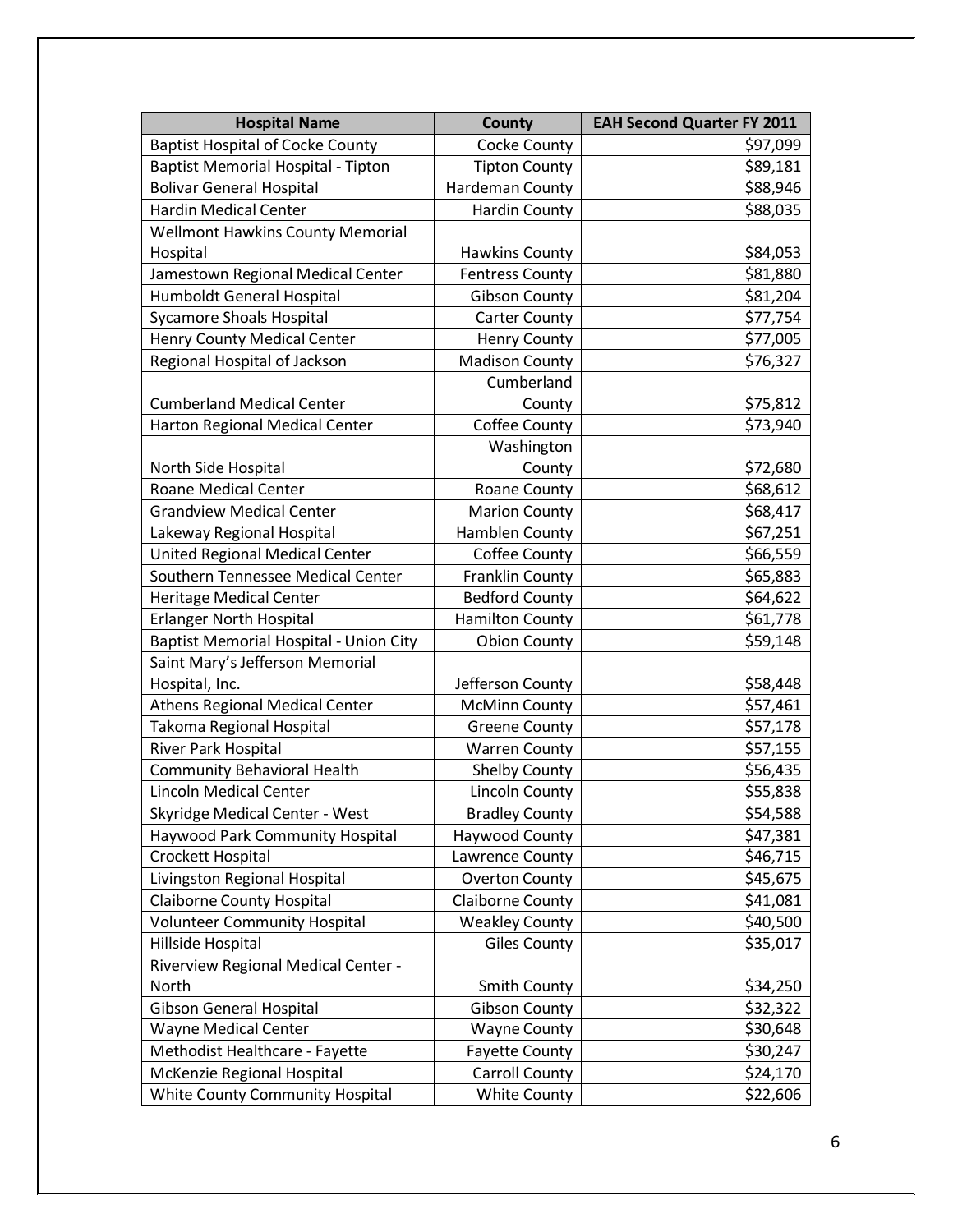| <b>Hospital Name</b>               | County                 | <b>EAH Second Quarter FY 2011</b> |
|------------------------------------|------------------------|-----------------------------------|
| <b>Baptist Memorial Hospital -</b> |                        |                                   |
| Huntingdon                         | <b>Carroll County</b>  | \$21,835                          |
| <b>Portland Medical Center</b>     | <b>Sumner County</b>   | \$19,242                          |
| <b>Emerald Hodgson Hospital</b>    | <b>Franklin County</b> | \$15,358                          |
|                                    | Washington             |                                   |
| Johnson City Specialty Hospital    | County                 | \$15,197                          |
| <b>TOTAL</b>                       |                        | \$25,000,000                      |

#### **Reverification Status**

The eligibility of TennCare enrollees continues to be redetermined in accordance with TennCare's rules and policies.

### **Status of Filling Top Leadership Positions in the Bureau**

The following top leadership position was filled during the last quarter:

**Nathan Stremming** was appointed December 22, 2010, to serve as Director of Long-Term Care Business Analysis and Process Improvement. Mr. Stremming is responsible for the analysis and improvement of several key areas in the Division of Long-Term Care, including the enrollment and medical eligibility processes. In this role, he will develop standards and establish benchmarks to foster a customer servicedriven environment in which the client's needs are met timely and efficiently. Mr. Stremming has extensive private sector experience in business analysis and process improvement, as well as relevant experience as an insurance consultant. Mr. Stremming is a graduate of the University of Tennessee, Knoxville, with a Bachelor of Arts Degree in Economics.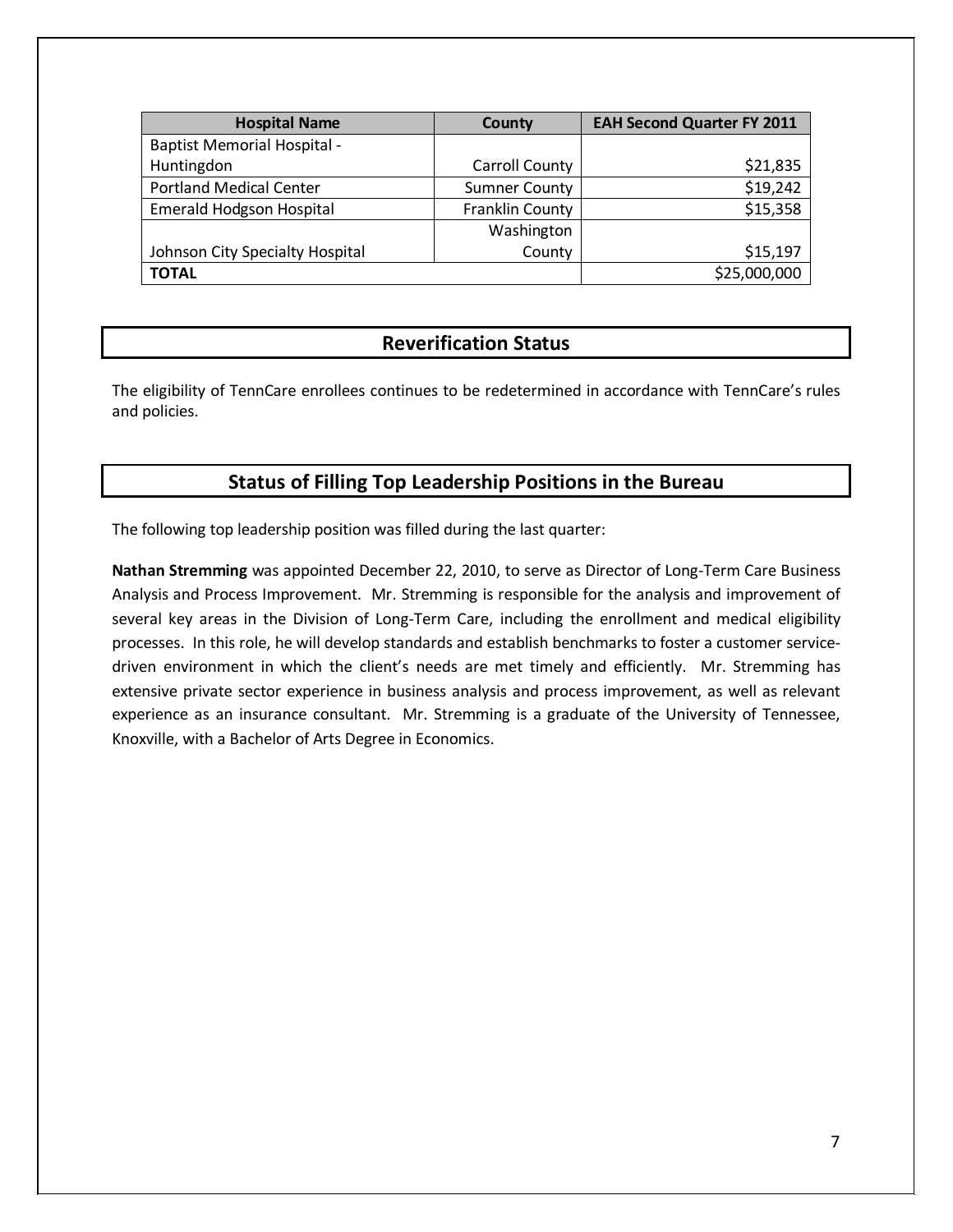## **Number of Recipients on TennCare and Costs to the State**

At the end of the period October 1, 2010, through December 31, 2010, there were 1,162,194 Medicaid eligibles and 29,310 Demonstration eligibles enrolled in TennCare, for a total of 1,191,504 persons.

Estimates of TennCare spending for the second quarter are summarized in the table below.

|                               | 2 <sup>nd</sup> Quarter* |  |
|-------------------------------|--------------------------|--|
| Spending on MCO services**    | \$1,235,445,000          |  |
| Spending on dental services   | \$41,451,000             |  |
| Spending on pharmacy services | \$172,542,000            |  |
| Medicare "clawback"***        | \$50,124,000             |  |

*\*These figures are cash basis as of December 31 and are unaudited.*

*\*\*This figure includes Integrated Managed Care MCO expenditures.*

l

*\*\*\*The Medicare Part D clawback is money states pay to the federal government to help offset costs the federal government incurs by covering the prescription benefit for enrollees who have both Medicare and Medicaid.*

## **Viability of MCCs in the TennCare Program**

**Claims payment analysis.** TennCare's prompt pay requirements may be summarized as shown below.

| <b>Entity</b> | <b>Standard</b>                                                      | <b>Authority</b>         |
|---------------|----------------------------------------------------------------------|--------------------------|
| <b>MCOs</b>   | 90% of clean claims for payment for services delivered to            | $T.C.A. § 56-32-126(b)$  |
|               | TennCare enrollees are paid within 30 calendar days of the           |                          |
|               | receipt of such claims.                                              |                          |
| <b>MCOs</b>   | 99.5% of all provider claims are processed, and, if                  | $T.C.A. § 56-32-126(b)$  |
|               | appropriate, paid within 60 calendar days of receipt.                |                          |
| <b>MCOs</b>   | 90% of clean electronically submitted Nursing Facility and           | TennCare contract        |
| (CHOICES      | applicable Home and Community Based Services claims <sup>2</sup> are |                          |
| services)     | processed and paid with 14 calendar days of receipt.                 |                          |
|               |                                                                      |                          |
|               | 99.5% of clean electronically submitted Nursing Facility and         |                          |
|               | applicable Home and Community Based Services claims <sup>3</sup> are |                          |
|               | processed and paid within 21 calendar days of receipt.               |                          |
| <b>DBM</b>    | 90% of clean claims for payment for services delivered to            | TennCare contract        |
|               | TennCare enrollees are processed, and, if appropriate, paid          | and in accordance        |
|               | within 30 calendar days of the receipt of such claims.               | with T.C.A . § 56-32-    |
|               |                                                                      | 126(b)                   |
| <b>DBM</b>    | 99.5% of all provider claims are processed, and, if                  | <b>TennCare contract</b> |

<sup>&</sup>lt;sup>2</sup> Excludes Personal Emergency Response Systems (PERS), assistive technology, minor home modifications, and pest control claims. Claims for delivery of these services are handled like general MCO claims.  $3$  Ibid.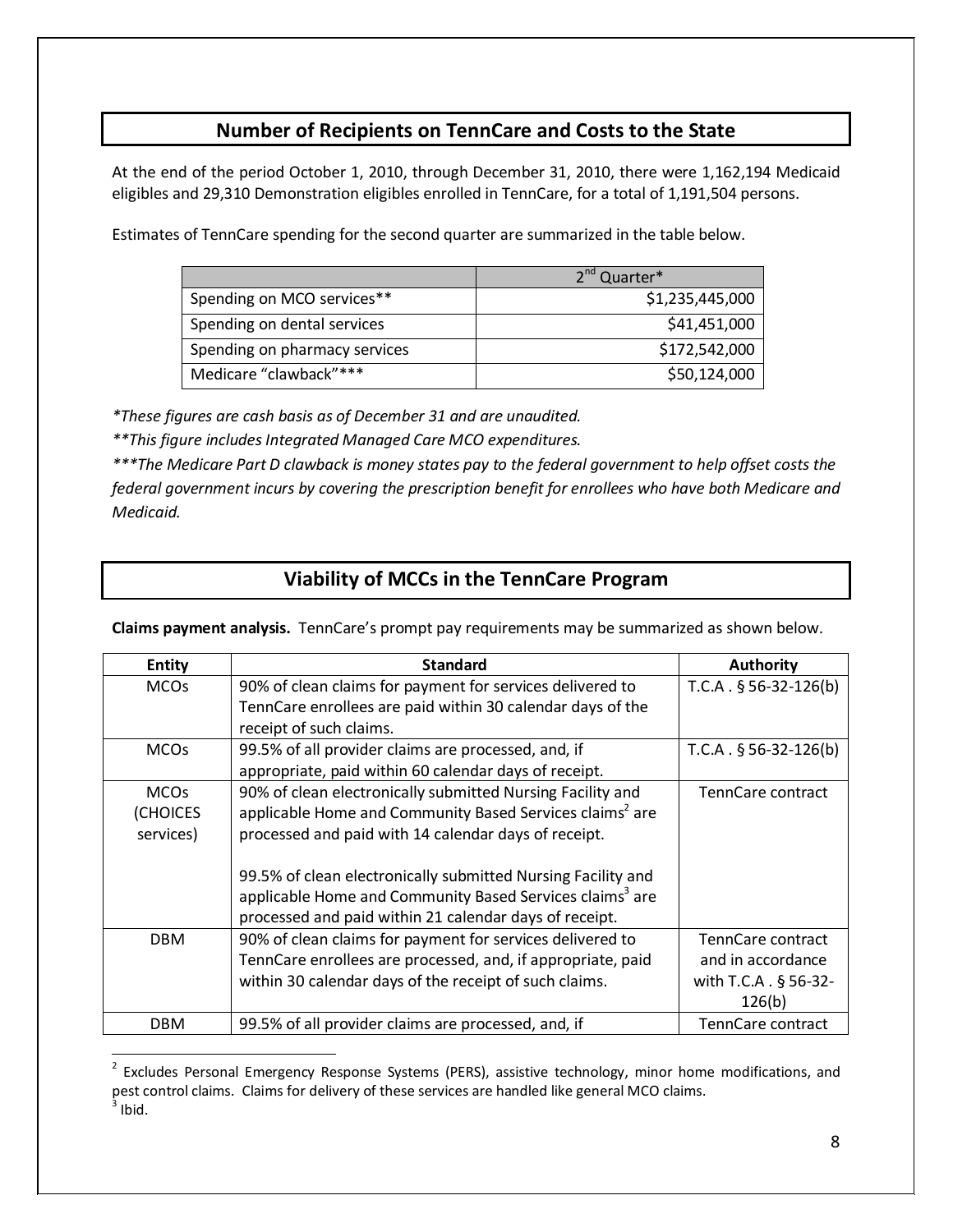| <b>Entity</b> | <b>Standard</b>                                              | <b>Authority</b>      |
|---------------|--------------------------------------------------------------|-----------------------|
|               | appropriate, paid within 60 calendar days of receipt.        | and in accordance     |
|               |                                                              | with T.C.A . § 56-32- |
|               |                                                              | 126(b)                |
| <b>PBM</b>    | 100% of all clean claims submitted by pharmacy providers are | TennCare contract     |
|               | paid within 10 calendar days of receipt.                     |                       |

The MCOs, the DBM, $<sup>4</sup>$  and the PBM are required to submit monthly claims data files of all TennCare</sup> claims processed to the Tennessee Department of Commerce and Insurance (TDCI) for verification of statutory and contractual prompt pay compliance. The plans are required to separate their claims data by TennCare Contract (i.e., East, Middle, or West Grand Region) and by subcontractor (i.e., claims processed by a vision benefits manager). Furthermore, the MCOs are required to identify separately non-emergency transportation (NEMT) claims in the data files. Finally, the MCOs are required to submit separate claims data files representing a subset of electronically submitted NF and applicable HCBS claims for the CHOICES enrollees. TDCI then performs an analysis and reports the results of the prompt pay analyses by NEMT and CHOICES claim types, by subcontractor, by TennCare contract and by total claims processed for the month.

If an MCO does not comply with the prompt pay requirements based on the total claims processed in a month, TDCI has the statutory authority to levy an administrative penalty of \$10,000 for each month of non-compliance after the first instance of non-compliance was reported to the plan. The TennCare Bureau can also assess liquidated damages pursuant to the terms of the TennCare Contract. If the DBM and PBM do not meet their contractual prompt pay requirements, only the TennCare Bureau can assess applicable liquidated damages against these entities.

**Net worth requirement.** By statute, the minimum net worth requirement for each TennCare MCO is calculated based on premium revenue for the most recent calendar year.

TDCI's calculations for the net worth requirement reflect payments made for the calendar year ended December 31, 2009. The TennCare Contract further requires the TennCare MCOs to establish an enhanced net worth based on projected additional annual premiums for the CHOICES program. During this quarter, the MCOs submitted their NAIC Third Quarter 2010 Financial Statement. As of September 30, 2010, TennCare MCOs reported net worth as indicated in the table below.

|                                       | <b>Net Worth</b><br>Requirement | Reported<br><b>Net Worth</b> | Excess/<br>(Deficiency) |
|---------------------------------------|---------------------------------|------------------------------|-------------------------|
| <b>AMERIGROUP Tennessee</b>           | \$16,133,399                    | \$138,621,774                | \$122,488,375           |
| UnitedHealthcare Plan of the River    | $$51,414,330^5$                 | \$364,754,714                | \$313,340,384           |
| Valley (AmeriChoice)                  |                                 |                              |                         |
| Volunteer State Health Plan (BlueCare | $$34,651,682^6$                 | \$85,608,043                 | \$50,956,361            |
| & TennCare Select)                    |                                 |                              |                         |

 $<sup>4</sup>$  Since Delta Dental did not begin operations until October 1, 2010, the previous DBM's compliance with prompt</sup> pay requirements continues to be analyzed during its claims run-out period.

l

 $^5$  The increase in AmeriChoice's net worth requirement from \$43,370,119 in the previous quarter is attributable to the enhanced requirements stemming from the August implementation of CHOICES in East and West Tennessee.

 $^6$  Volunteer State Health Plan's net worth requirement increased from \$28,764,984 in the previous quarter for the same reason AmeriChoice's did. (See footnote 5.)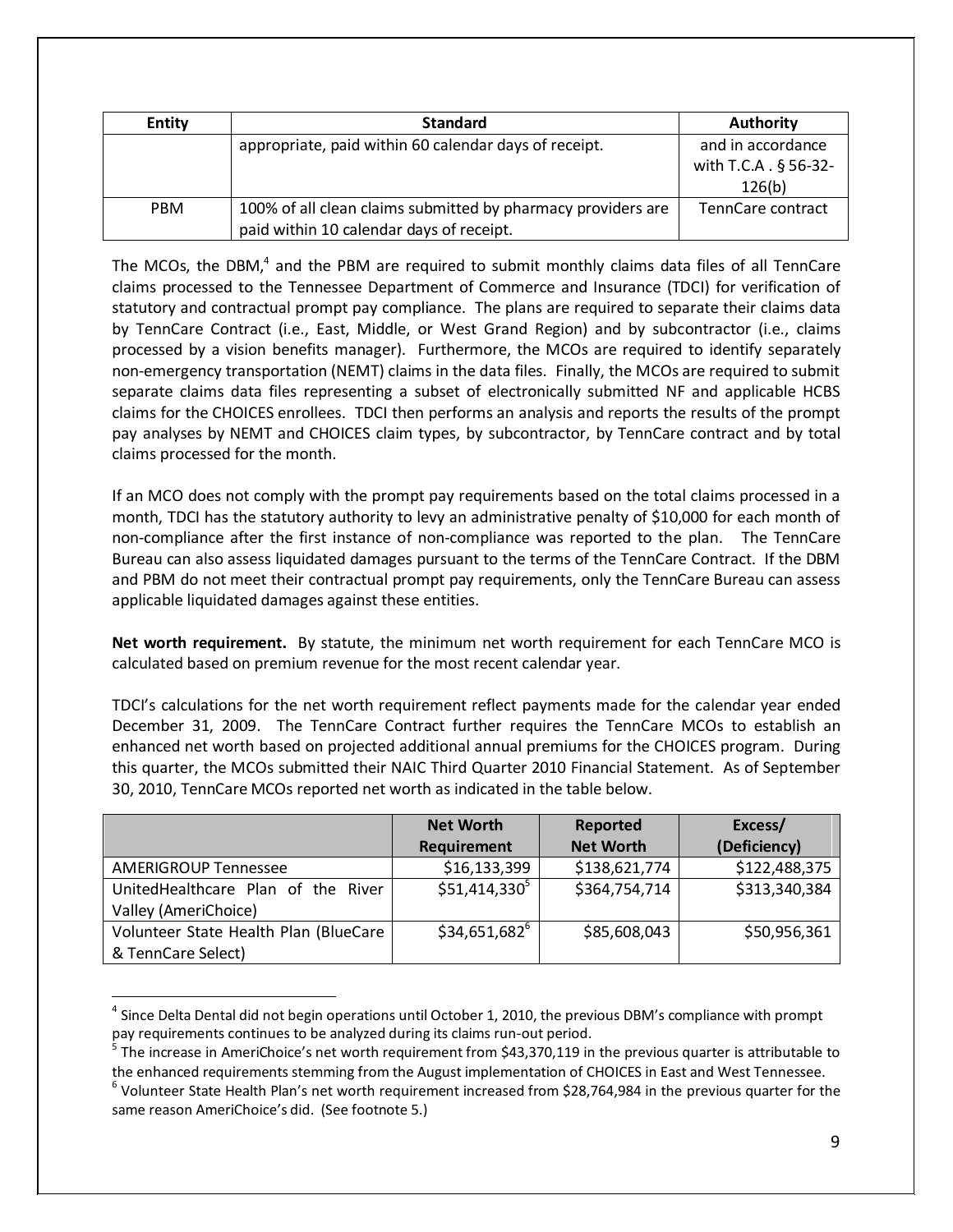All TennCare MCOs met their minimum net worth requirements as of September 30, 2010.

### **Success of Fraud Detection and Prevention**

The Office of Inspector General (OIG) was established six years ago (July 1, 2004). The mission of the OIG is: To *identify, investigate, and prosecute persons who commit fraud or abuse against the TennCare program.* The OIG staff receives case information from a variety of sources including: local law enforcement, the TennCare Bureau, Health Related Boards (HRB), the Department of Human Services (DHS), other state agencies, health care providers, Managed Care Contractors (MCCs), and the general public via the OIG web site, fax, written correspondence, and phone calls to the OIG hotline. The statistics for the second quarter of the 2010 - 2011 fiscal year are as follows:

*NOTE: Included are the fiscal year totals (FYT) and the grand totals to date -- since the OIG was created (July 2004).* 

#### **Summary of Enrollee Cases**

|                | Quarter | <b>FYT</b> | <b>Grand Total</b> |
|----------------|---------|------------|--------------------|
| Cases Received | 1,475   | 3,163      | 131,430            |
| Cases Closed*  | 1,262   | 2,619      | 126,764            |

*\*Cases are closed when there is inadequate information provided to investigate the complaint, the information has been researched and determined to be unfounded, the case was referred to another agency (as per appropriate jurisdiction), or prosecuted by the OIG and closed.* 

#### **Summary of Enrollee Abuse Cases\***

|                         | Quarter | <b>Grand Total</b> |
|-------------------------|---------|--------------------|
| Abuse Cases Received    | 1,130   | 60,260             |
| Abuse Cases Closed      | 897     | 20,554             |
| Abuse Cases Referred ** | 233     | 40,344             |

*\*Totals are for the last 54 months (18th quarterly report)*

*\*\* Abuse cases may be referred to the appropriate Managed Care Organization (MCO), the TennCare Bureau, or DHS for further review.*

#### **Summary of Provider Cases**

|                                       | Quarter | <b>FYT</b> | <b>Grand Total</b> |
|---------------------------------------|---------|------------|--------------------|
| Cases Received                        | 11      | 51         | 1,633              |
| Cases referred to TBI* as part of the |         |            |                    |
| <b>Provider Fraud Task Force</b>      |         |            | 233                |
| Cases referred to HRBs**              | n       | 27         | 157                |

*\*The OIG refers provider cases to the TBI Medicaid Fraud Unit (as per state and federal law) and assists with these investigations as requested. Provider Fraud Task Force – this group is made up of representatives of the Attorney General's Office, the TennCare Bureau, the Tennessee Bureau of Investigation, and the OIG; OIG's participation began during the 4th quarter of FY 2008-2009. \*\*Health Related Boards*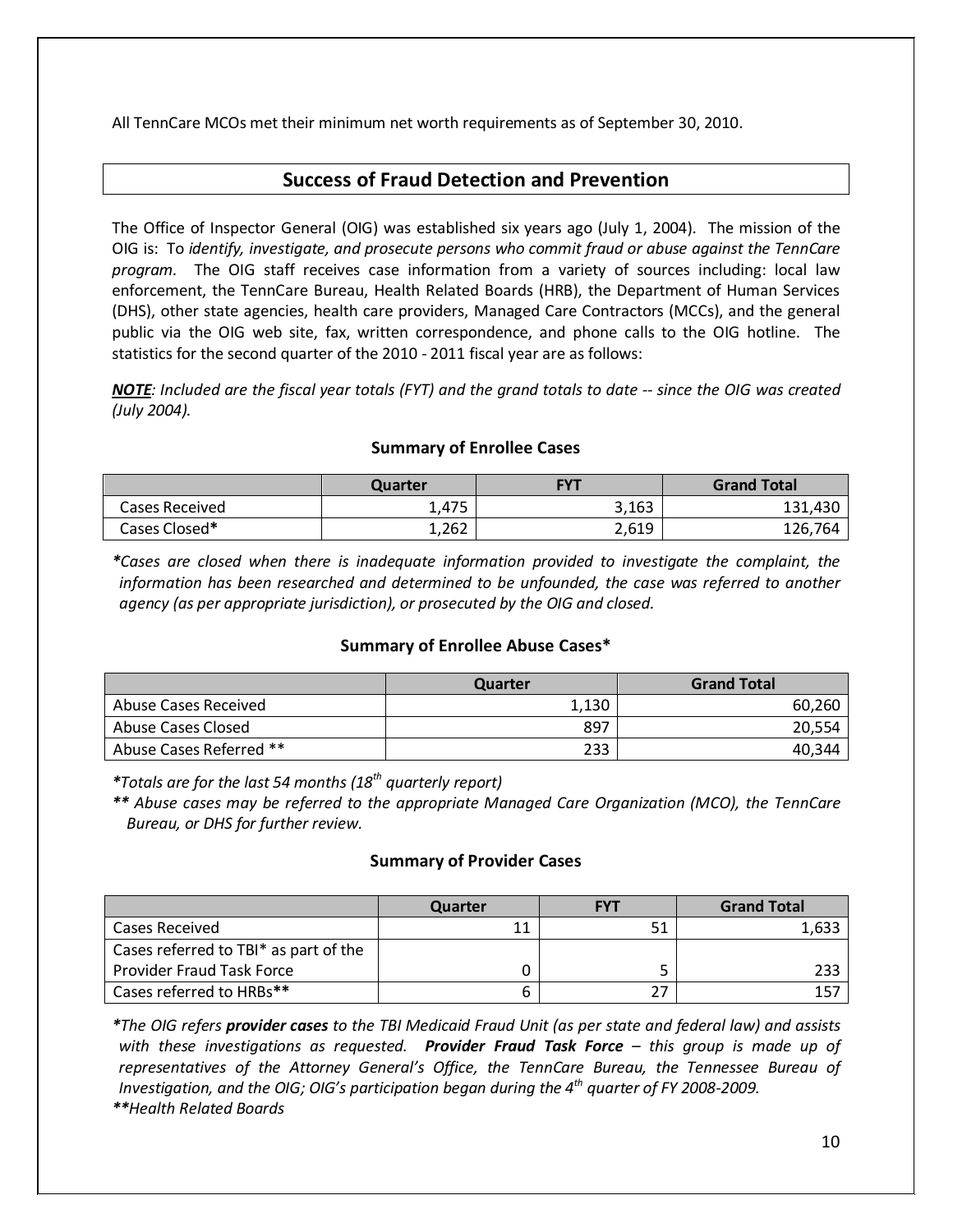#### **Summary of Arrests & Convictions**

|             | Quarter | <b>FVT</b> | <b>Grand Total</b> |
|-------------|---------|------------|--------------------|
| Arrests     | 55      | 98         | つつに<br>כככיד       |
| Convictions | 34      | 74         | 704                |
| Diversions* |         | 24         | 262                |

**Note :** *Special Agents were in the field making arrests effective February 2005.*

*\*Judicial Diversion: A guilty plea or verdict subject to expungement following successful completion of probation. Tennessee Code Annotated § 40-35-313. \*Pre-trial Diversion: Prosecution was suspended and if probation is successfully completed, the charge will be dismissed. Tennessee Code Annotated § 40-15-105.* 

#### **Court Fines & Costs Imposed**

|                        | Quarter     | <b>FYT</b>  | <b>Grand Total</b> |
|------------------------|-------------|-------------|--------------------|
| <b>Fines</b>           | \$34,860.00 | \$67,780.00 | \$427,812.00       |
| Court Costs & Taxes    | \$5,936.50  | \$17,003.92 | \$154,417.73       |
| Restitution (ordered)  | \$46,407.74 | \$54,233.12 | \$1,697,734.67     |
| Drug Funds/Forfeitures | \$670.50    | \$10,573.50 | \$405,674.40       |

The OIG aggressively pursues enrollees who have apparently committed fraud or abuse against the TennCare program. The primary criminal case types are: drug cases (drug diversion, drug seekers, doctor shopping, and forging prescriptions), reporting a false income, access to other insurance, and ineligible individuals using a TennCare card.

#### **Arrest Categories**

| Category                     | <b>Number</b>  |
|------------------------------|----------------|
| Drug Diversion/Forgery RX    | 440            |
| Drug Diversion/Sale RX       | 524            |
| Doctor Shopping              | 119            |
| Access to Insurance          | 55             |
| <b>Operation Falcon III</b>  | 32             |
| <b>Operation Falcon IV</b>   | 16             |
| False Income                 | 66             |
| Ineligible Person Using Card | 19             |
| Living Out Of State          | 13             |
| <b>Asset Diversion</b>       | 7              |
| <b>ID Theft</b>              | 39             |
| Aiding & Abetting            | 3              |
| Failure to Appear in Court   | $\mathfrak{p}$ |
| <b>GRAND TOTAL</b>           | 1.335          |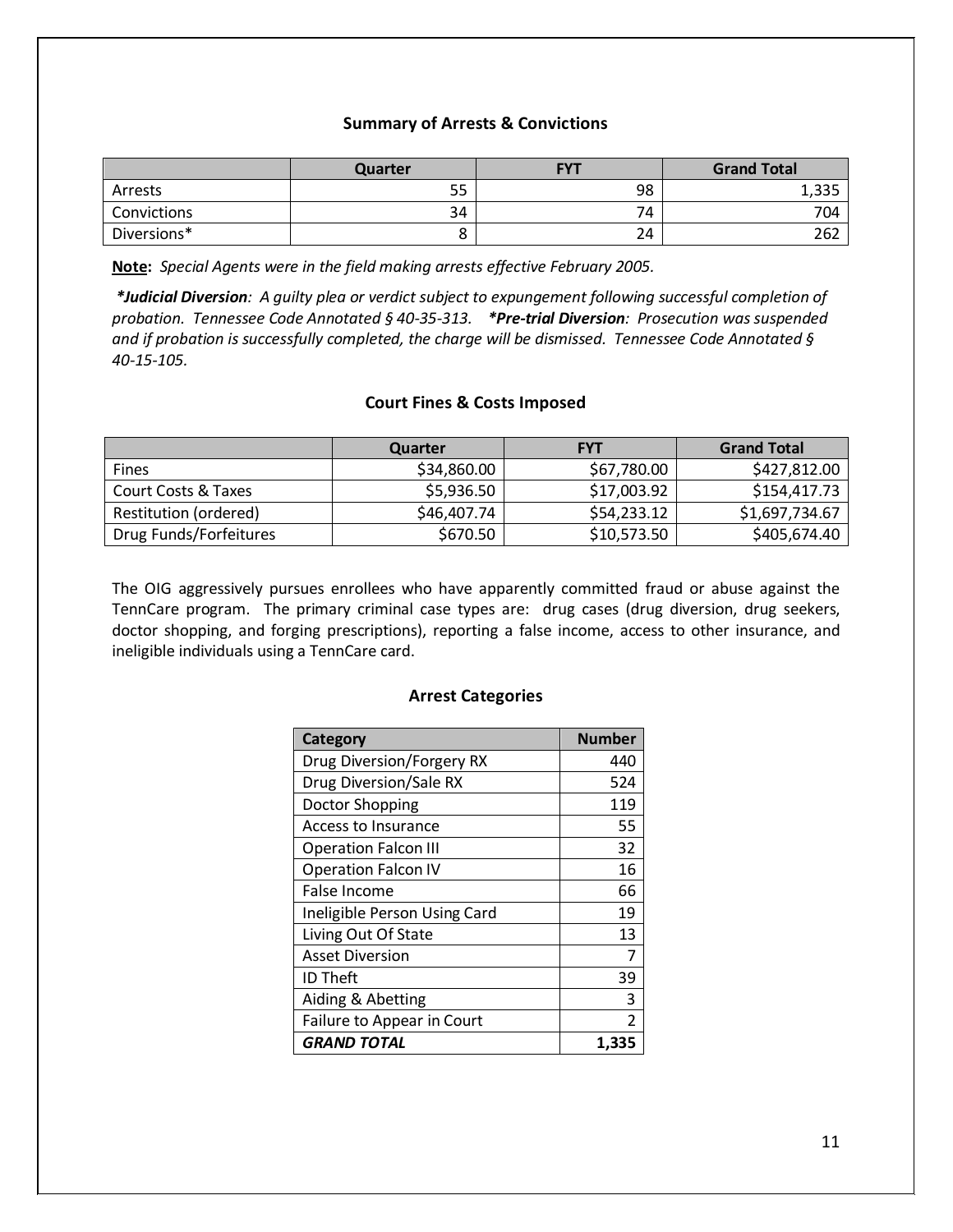#### **OIG Case Recoupment & Recommendations**

|                                                | Quarter       | <b>FYT</b>   | <b>Grand Total</b> |
|------------------------------------------------|---------------|--------------|--------------------|
| Recoupment                                     | \$37,325.43   | \$78,507.21  | \$1,987,906.48     |
| Recommended TennCare Terminations <sup>8</sup> | 28            | 69           | 49,268             |
| <b>Potential Savings</b>                       | \$102,378.92" | \$252,290.91 | \$173,301,163.91   |

#### **Investigative Sources**

|                | Quarter | <b>FYT</b> | <b>Grand Total</b> |
|----------------|---------|------------|--------------------|
| OIG Hot Line   | 825     | 1,771      | 26,163             |
| OIG Mail Tips  | 40      | 89         | 3,785              |
| OIG Web Site   | 187     | 403        | 8.412              |
| OIG Email Tips | 220     | 449        | 4.486              |

#### **Case Types for this Quarter (***sample***)**

| Drug Diversion              | 249 |
|-----------------------------|-----|
| Drug Seeker                 | 96  |
| Income/Other Assets         | 183 |
| Living Out of State         | 83  |
| Using Another Person's Card | 21  |
| Transfer of Assets          | 1   |
| Abusing ER                  | 30  |
| Doctor Shopping             | 238 |
| Other insurance             | 142 |

**The Office of Inspector General participated in the following activities during the Second Quarter:**

#### **Meetings with Law Enforcement Officials and other State Agencies**

- Various Judicial Task Forces, District Attorneys, Sheriffs, and Chiefs of Police
- Provider Fraud Task Force meeting at the TennCare Bureau

l

 $<sup>7</sup>$  The total in the last column reflects dollars collected by the OIG and sent to the TennCare Bureau from February</sup> 15, 2005, (when a Fiscal Manager and an attorney joined the OIG staff to facilitate and document this process) through December 31, 2010.

<sup>8</sup> Enrollee recommendations sent to the TennCare Bureau for consideration based on information received and reviewed by the OIG.

<sup>9</sup> There were 28 *recommended* enrollee terminations by the OIG to the TennCare Bureau for their review during the second quarter. The TennCare Bureau uses \$3,656.39 as the average annual cost per enrollee for MCO, pharmacy, behavioral health, and dental services *(effective FY 08-09*).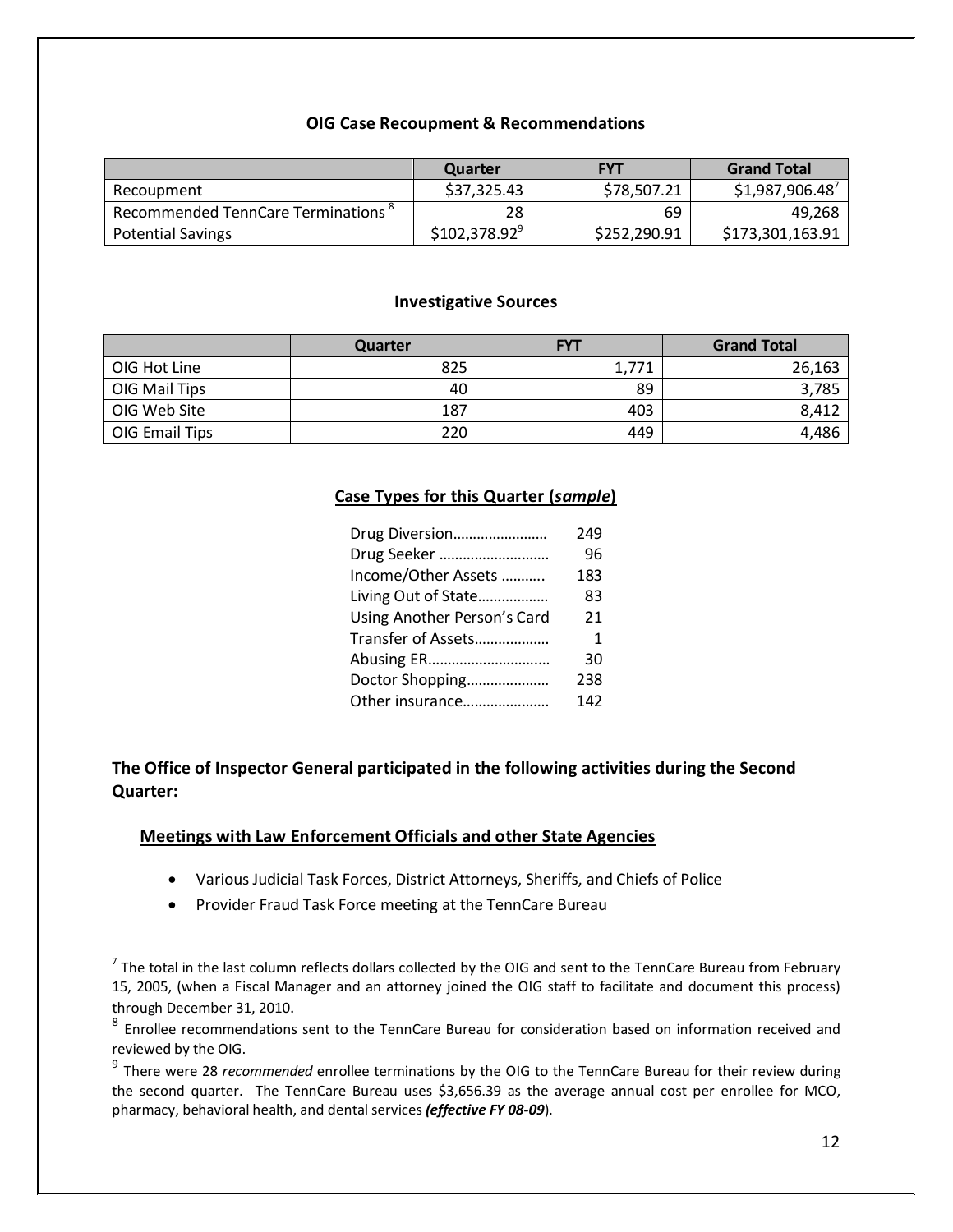- TBI Drug Diversion Task Force
- Middle Tennessee Law Enforcement Committee (in Brentwood)
- FBI National Academy Graduates
- MCC Roundtable
- East Tennessee Drug Diversion Task Force Meeting Chattanooga
- Nursing Home Task Force

#### **Media**

• Electronic and print media throughout the State of Tennessee reported the arrests and convictions of the OIG.

#### **Training**

- Leadership Nashville Co-Chair for Criminal Justice Day
- Leadership Franklin Co-Chair for Criminal Justice Day
- Leadership Marshall County -- Participation
- Presentation given to the staff of the Jackson-Madison County General Hospital
- Presentation given to the staff of Northcrest Hospital in Springfield
- ROCIC Training
- Tennessee Government Executive Institute Alumni Meetings
- Tennessee Government Management Institute Alumni Meetings
- FBI National Academy Alumni Meetings
- OIG In-Service Training for all commissioned personnel
- OIG Attorneys, RNs, and CPA attending training sessions for their CEU's

#### **Other OIG Updates & Activities**

- Current OIG staffing has 28 fewer positions from the original staffing level. This represents a 41 percent reduction in staffing.
	- o 3 employees took the Voluntary Buyout in 2008
	- o 8 positions were eliminated in 2009
	- o 6 positions were eliminated in the 2011 budget
	- o 3 IS employees were transferred to the TennCare Bureau
	- o 1 Paralegal transferred to the Department of Health
	- o 1 Attorney resigned
	- o 2 Special Agents resigned
	- o 1 ASA 4 retired
	- o 2 additional positions are vacant: ASA 4 and a PHNC 1
	- o 1 PHNC 1 retired